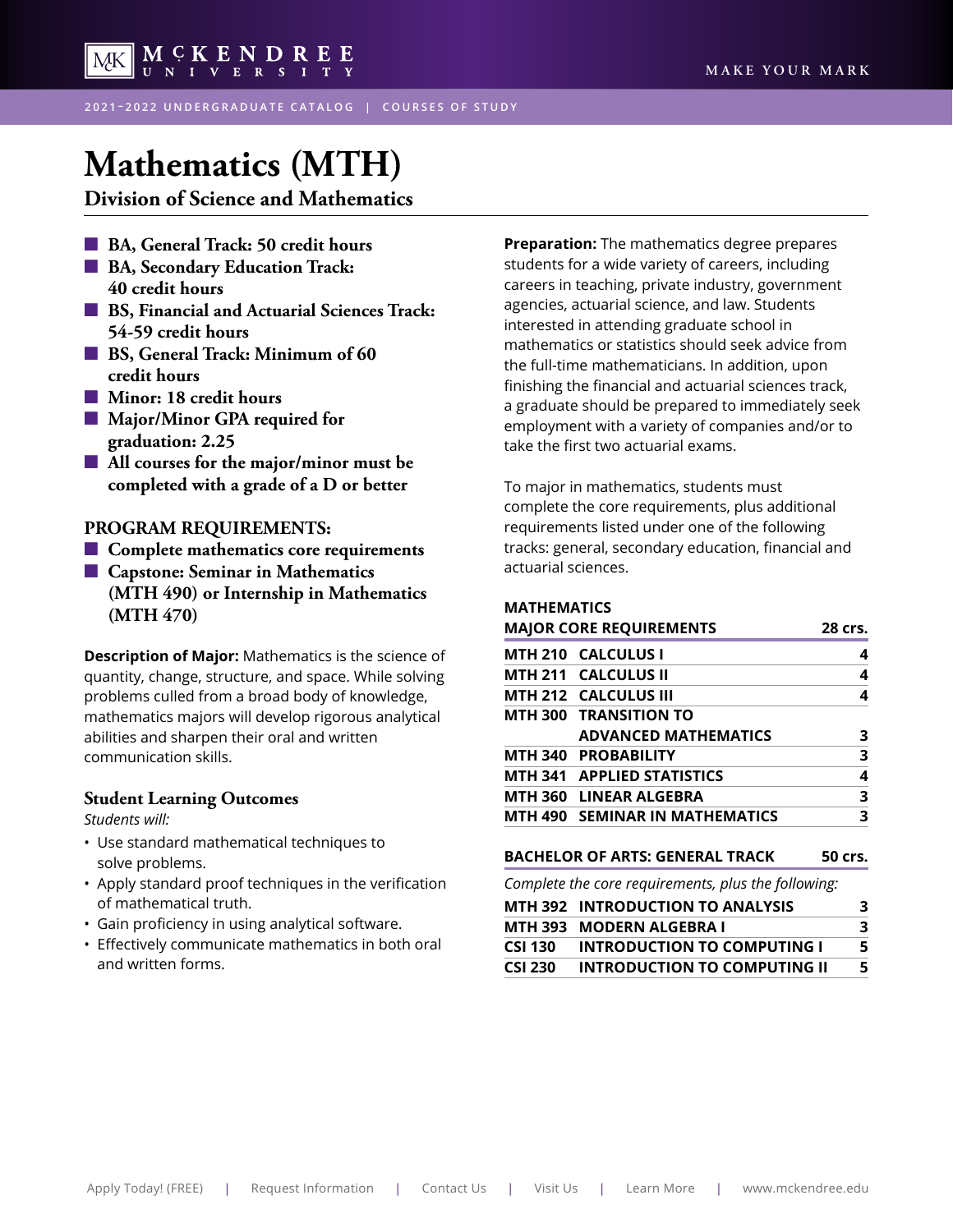

#### **TWO COURSES FROM THE FOLLOWING**

| <b>MTH 301 COLLEGE GEOMETRY</b>   |   |
|-----------------------------------|---|
| MTH 320 FINANCIAL MATHEMATICS     | 3 |
| <b>MTH 366 NUMERICAL ANALYSIS</b> | 3 |
| MTH 370 DIFFERENTIAL EQUATIONS    |   |
| <b>AND MODELING</b>               | З |
| <b>MTH 375 DISCRETE MODELS</b>    | З |
| MTH 376 GRAPH THEORY              | 3 |
| MTH 394 MODERN ALGEBRA II         |   |
|                                   |   |

#### **RECOMMENDED ELECTIVES**

| <b>ENG 360</b> | <b>INTERDISCIPLINARY PROFESSIONAL</b> |  |
|----------------|---------------------------------------|--|
|                | AND TECHNICAL WRITING (W)             |  |
| PHI 204        | LOGIC.                                |  |

#### **BACHELOR OF SCIENCE:**  GENERAL TRACK 54-58 crs.

*Same as above for Bachelor of Arts in addition to one of the following two options:*

**1.** Four science courses.

**2.** Four business courses (except BUS 310).

## **BACHELOR OF ARTS:**

| <b>SECONDARY EDUCATION TRACK</b>                    | 40 crs. |
|-----------------------------------------------------|---------|
| Complete the core requirements, plus the following: |         |
| MTH 301 COLLEGE GEOMETRY                            | З       |
| <b>MTH 375 DISCRETE MODELS</b>                      | 3       |
| MTH 392 INTRODUCTION TO ANALYSIS                    | 3       |
| MTH 393 MODERN ALGEBRA I                            | ર       |

#### **BACHELOR OF SCIENCE: SECONDARY EDUCATION TRACK 46-50 crs.**

*Same as above for Bachelor of Arts in addition to one of the following two options:*

**1.** Four science courses.

**2.** Four business courses (except BUS 310).

For a list of professional education program requirements, see the secondary education section under "School of Education."

## **BACHELOR OF SCIENCE: FINANCIAL**

## **AND ACTUARIAL SCIENCES TRACK 54-59 crs.**

*Complete the core requirements, plus the following:*

| <b>MTH 320</b> | <b>FINANCIAL MATHEMATICS</b>          | з       |
|----------------|---------------------------------------|---------|
| MTH 375        | <b>DISCRETE MODELS</b>                | 3       |
| MTH 470        | <b>INTERNSHIP IN MATHEMATICS</b>      | $3 - 8$ |
| or             |                                       |         |
| <b>MTH 490</b> | <b>SEMINAR IN MATHEMATICS</b>         | з       |
| <b>CSI 130</b> | <b>INTRODUCTION TO COMPUTING I</b>    | 5       |
| <b>ACC 205</b> | <b>PRINCIPLES OF</b>                  |         |
|                | <b>FINANCIAL ACCOUNTING</b>           | з       |
| <b>ECO 211</b> | <b>PRINCIPLES OF MICROECONOMICS</b>   | 3       |
| <b>ECO 212</b> | <b>PRINCIPLES OF MACROECONOMICS</b>   | 3       |
| <b>FIN 308</b> | <b>PRINCIPLES OF BUSINESS FINANCE</b> | 3       |
| <b>MGT 204</b> | <b>PRINCIPLES OF MANAGEMENT</b>       | 3       |

#### **RECOMMENDED ELECTIVES**

|                | <b>MATHEMATICS MINOR REQUIREMENTS</b><br>1.1711.240.211.011110.1 | <b>18 crs.</b> |
|----------------|------------------------------------------------------------------|----------------|
|                | AND TECHNICAL WRITING (W)                                        | 3              |
| <b>ENG 360</b> | <b>INTERDISCIPLINARY PROFESSIONAL</b>                            |                |
| <b>CSI 260</b> | <b>EVENT DRIVEN PROGRAMMING</b>                                  | 3              |
| <b>CSI 230</b> | <b>INTRODUCTION TO COMPUTING II</b>                              | 5              |
|                | <b>SOCIAL RESPONSIBILITY (W)</b>                                 | 3              |
| <b>BUS 324</b> | <b>BUSINESS ETHICS AND CORPORATE</b>                             |                |
|                |                                                                  |                |

| MIH 210 CALCULUS I         |  |
|----------------------------|--|
| MTH 211   CALCULUS II      |  |
| MTH 212 CALCULUS III       |  |
| TWO ADDITIONAL UPPER-LEVEL |  |
| <b>MATHEMATICS COURSES</b> |  |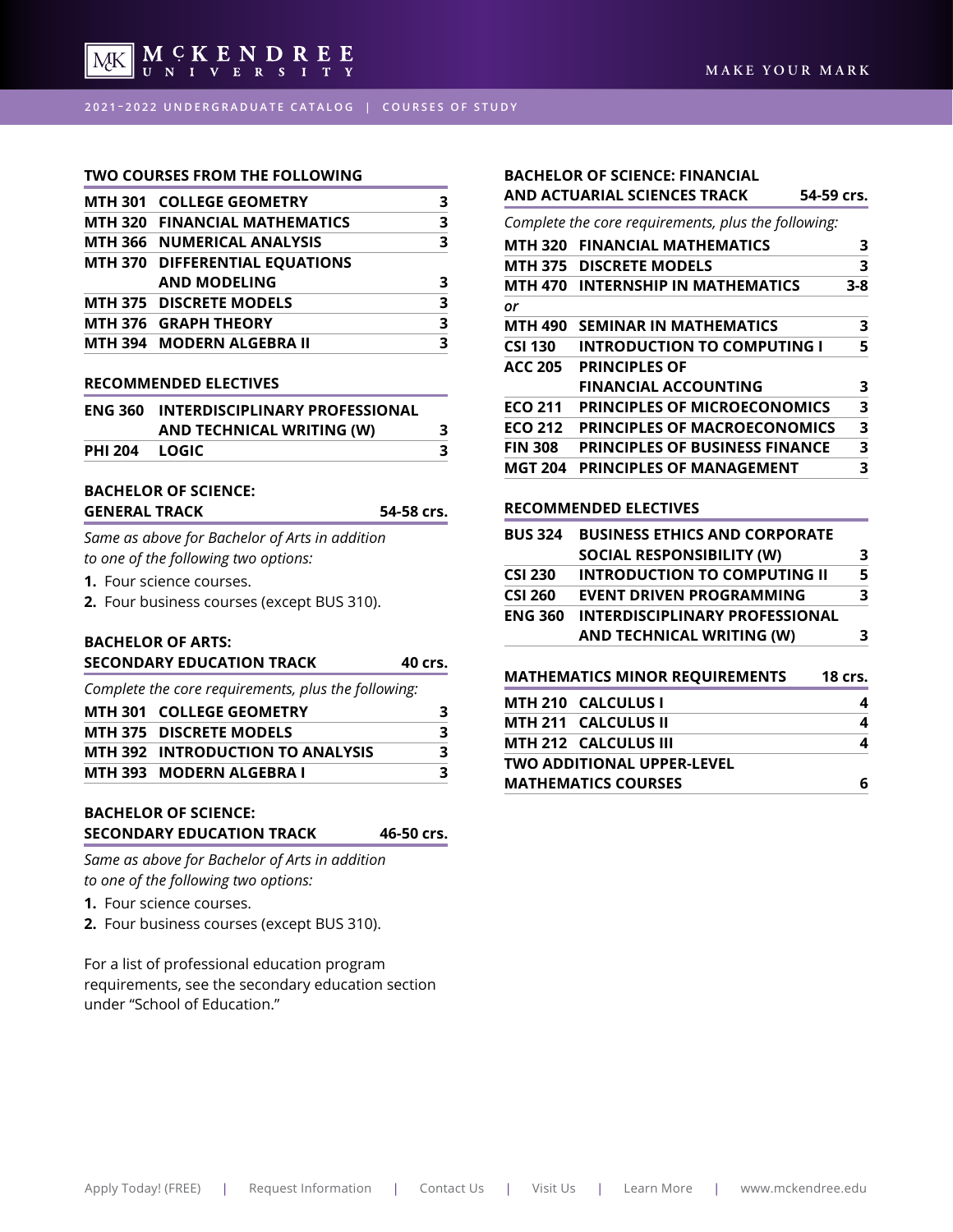<span id="page-2-0"></span>MCKENDREE MK |

**2021 – 2022 UNDERGRADUATE CATALOG | COURSE DESCRIPTIONS**

## **Mathematics (MTH)**

#### **MTH 105** 3 **INTERMEDIATE ALGEBRA**

This course is for students who have had no more than one year of high school algebra or who have not had mathematics for some time. The course consists of a review of elementary algebra and additional work in linear and quadratic equations, factoring, exponents, polynomials, graphing, and linear systems. Each semester.

## **MTH 123 3**

#### **ALGEBRA FOR EDUCATORS**

This course explores equations, inequalities, and functions of the following type: absolute value, linear, polynomial, rational, exponential, and logarithmic. The sum, difference, product, quotient, and composition of two functions, along with their domains, will also be covered. Additional topics include counting methods and conic sections. Prerequisite: MTH 105 or equivalent or instructor consent. Each semester.

#### **MTH 131** 3 **COLLEGE ALGEBRA**

A study of algebraic concepts including topics related to the real numbers, systems of linear equations, radicals, quadratic equations, inequalities, inverse functions, exponentials, and logarithms as well as other topics included at the discretion of the instructor. This course does not fulfill the mathematics general education requirement. As needed.

#### **MTH 133 3 PRECALCULUS**

The study of linear, quadratic, exponential, logarithmic, trigonometric, and inverse trigonometric functions and applications of such functions. These functions will be studied from a numerical, graphical, and analytical approach. A brief general study of functions will also be included. Prerequisite: MTH 105 or equivalent. Each semester.

#### **MTH 150** 3 **QUANTITATIVE LITERACY**

In this course, students are introduced to problem solving and analysis. Topics include representing and analyzing data, using logic and logical statements in arguments, estimating and approximating to judge the reasonableness of an answer, and appropriate tools and approaches to real-world problems in areas such as business and finance. Each semester.

#### **MTH 170 4 STATISTICS**

This is an introductory course in descriptive and inferential statistics, approached through intuition, algebra, and problem solving. Understanding of central concepts and methods is stressed. Practical applications in the fields of social and physical sciences are studied. Real-world problems are solved through use of statistical computer packages such as SPSS, SAS, or MINITAB. Prerequisites: MTH 105 and computer literacy. Each semester.

**MTH 210 4 CALCULUS I**

The calculus of single-variable algebraic, exponential, logarithmic, and trigonometric functions culminating in the Fundamental Theorem of Calculus. Prerequisite: MTH 133, high school precalculus with a C or better, or instructor consent. Each semester.

#### **MTH 211** 4 **CALCULUS II**

Techniques of integration, applications of integration, parametric equations, polar coordinates, and infinite sequences and series. Prerequisite: MTH 210. Each semester.

#### **MTH 212 4 CALCULUS III**

The calculus of vector functions and functions of several variables. Prerequisite: MTH 211. Fall, annually.

#### **MTH 280-289** 1-3 **SPECIAL TOPICS IN MATHEMATICS** As needed.

#### **MTH 300** 3

#### **TRANSITION TO ADVANCED MATHEMATICS**

Introduction to the methods of proof through the study of sets, logic, relations, mappings, cardinality, and elementary structures. Prerequisite: MTH 210 or instructor consent. Fall, annually.

#### **MTH 301** 3 **COLLEGE GEOMETRY**

The study of geometry including a review of elementary geometry, Euclidean, non-Euclidean, and transformational geometries. Prerequisite: MTH 210. Fall, odd years.

#### **MTH 320** 3

#### **FINANCIAL MATHEMATICS**

Interest rate measurement, annuities, loan repayment, bond valuation, measuring rate of return of investment, term structure of interest rates, cash flow duration and immunization, and other topics as found on Actuarial Exam FM/2. Prerequisite: MTH 211. Fall, even years.

## **MTH 340** 3

#### **PROBABILITY**

Probability axioms, random variables, commonly used discrete and continuous distributions, expectation, moment generating functions, transformations, and multivariate distributions. Prerequisite: MTH 212 or instructor consent. Fall, annually.

#### **MTH 341** 4 **APPLIED STATISTICS**

The concepts of sampling distributions with random sampling and statistical inference. The main methods of estimation and the properties of estimators: matching moments, percentile matching, and maximum likelihood. The construction of confidence intervals for the mean, differences of two means, variances, and proportions. Hypothesis testing for the mean, variance, contingency tables, goodness of fit, and regression models. Prerequisite: MTH 212 or instructor consent. Spring, annually.